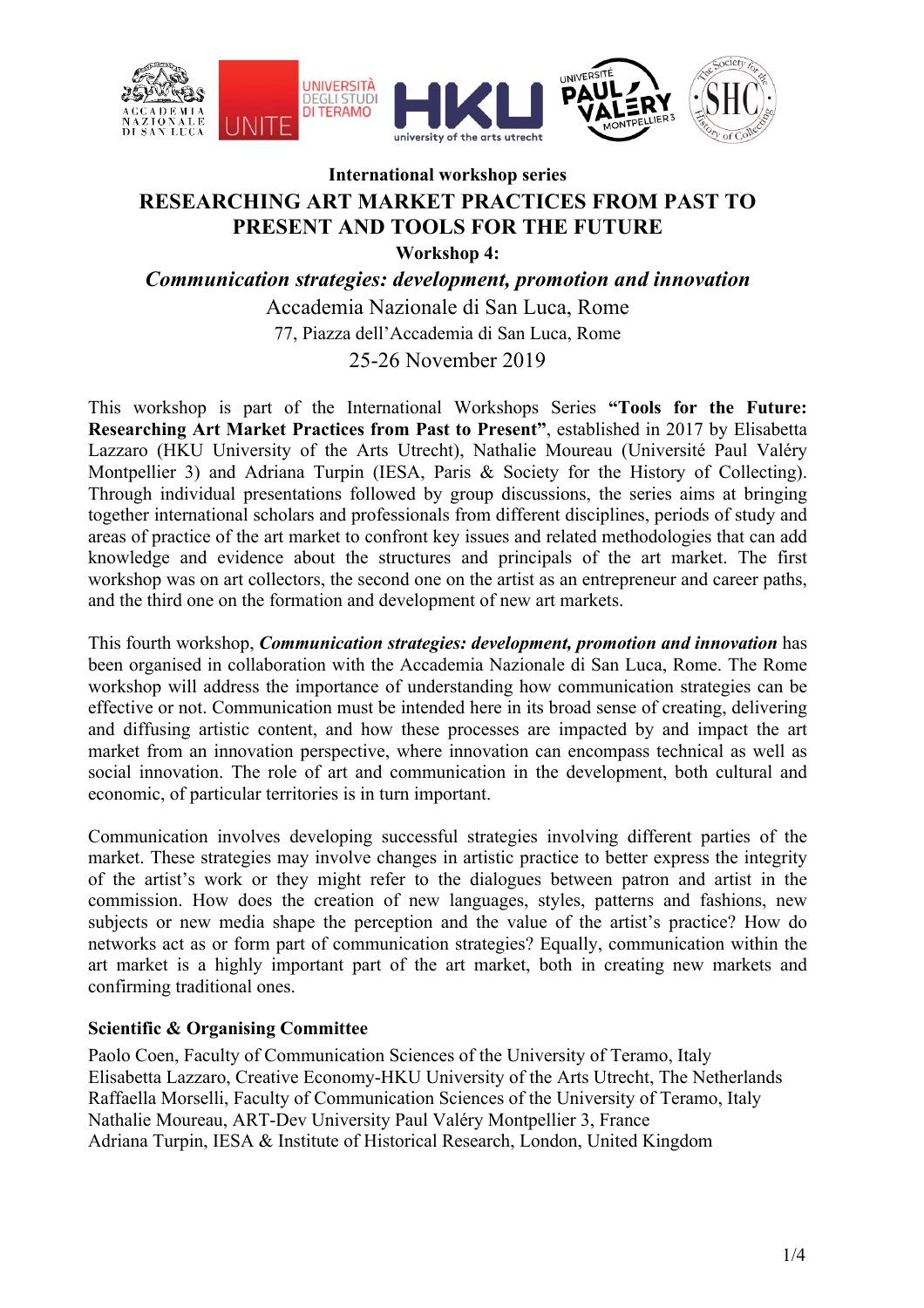# **Programme**

**25 November 2019 Accademia Nazionale di San Luca**

9.30 **Registration**

10.00 **Opening**

**Francesco Moschini (Accademia Nazionale di San Luca)** 

**Elisabetta Lazzaro (HKU University of the Arts Utrecht)**

**Paolo Coen (Università degli Studi di Teramo)**

10.15 **Keynote: Patrizia Cavazzini (The British School at Rome)** Communication strategies in the XVIIth century art market in Rome

11.10 Coffee

# 11.35 - 12.50 **Session One – Chair: Raffaella Morselli (Università degli Studi di Teramo)**

# **Alice Ottazzi (Université Aix-Marseille)**

Robert Strange on the Continent: networking, marketing and selling

# **Roberta Piccinelli (Musei Civici di Mantova)**

Negotiations, agents and prices: the Art Market of the plaster casts between Rome, Milan and Mantua during the Eighteenth Century

# **Ludmila Budrina (Ural Federal University, Ekaterinburg)**

Demidoff's malachite on the stand on the First World Exhibition (London,1851) and the strategy of promotion

12.50 - 14.00 Lunch

14.00-15.20 **Session Two – Chair: Elisabetta Lazzaro**

# **Sarah Bakkali (University of Paris X Nanterre)**

Dealers vs critics: communicating on modern art in Paris late 18th century

# **Francesco Angelini, Massimiliano Castellani and Pierpaolo Pattitoni (University of Bologna)**

Artist names as human brands. A conceptual framework and an empirical validation

# **Lilia Sacco and Ellen Loots (Erasmus University, Rotterdam)**

What's in a name? Exploring the role of gallerists' names in the market for contemporary Art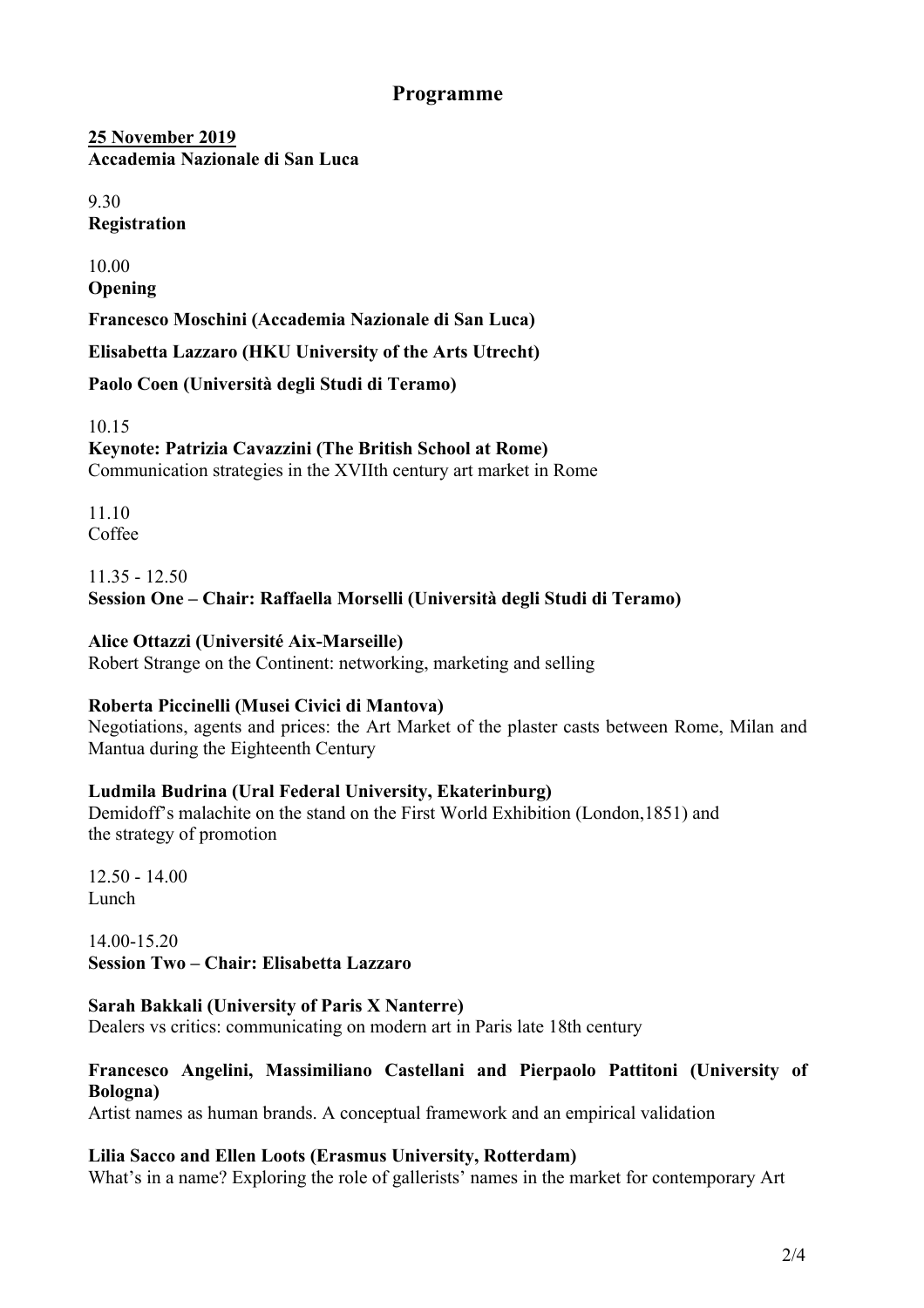#### 15.20-16.40 **Session Three – Chair: Paolo Coen**

# **Alice Ensabella (Université de Grenoble)**

Is shocking selling? Surrealist communication strategies in the Parisian art market of the 1920s

# **Léa St. Raymond (Université de Paris Nanterre)**

Illustrated auction catalogues in the French art market: a winning communication strategy in Paris, a nonsense elsewhere? (1870-1900)

# **Sarah Coviello (The Warburg Institute, London)**

Scholarly research as 'innovation' in collecting and taste: Exhibitions, catalogues, and scholarcollectors between Britain and Italy in the mid 20th-Century

17.30

**Private visit: the Pantheon Luca Mercuri (Polo Museale del Lazio, Director of the Pantheon)** The Pantheon, witnessing the past, challenging the future

19.00 End of the visit

**26 November 2019 Accademia Nazionale di San Luca**

9.30

**Keynote: Fabrizio Lemme (Lemme Avvocati Associati, Rome, Accademia di Belle Arti, Florence, Accademia Clementina, Bologna, Accademia Nazionale di San Luca, Rome, formerly University of Siena)**

Gli strumenti di recupero delle opere d'arte illecitamente uscite dal territorio italiano [Tools for recovering works of art that illegally left the Italian territory, in Italian with translation]

10.30 - 11.50 **Session Four – Chair: Adriana Turpin (IESA & Society for the History of Collecting)**

#### **Silvia Marin Barutchieff (University of Bucharest) and Ștefan Barutchieff (Bosch Innovation Hub, Munich)**

Why not Medieval art? Museums for the future and a new visual discourse for young generations

# **Andrea Leonardi and Giuseppe De Sandi (Università degli Studi di Bari "Aldo Moro")**

"È tempo di agire": Edward Perry Warren, Antonio Jatta, Bernard Berenson and the Apulian art market between private and public museums (XIX-XX century)

# **Kinga Hamwai (Moholy-Nagy University of Art and Design, Budapest)**

Willingness to pay vs. willingness to contribute: an investigation into corporate art collections within the frameworks of Museum Studies and Cultural Economics

11.50 -12.10 Coffee

# 12.10-13.30 **Session Five – Chair: Nathalie Moureau (Université Paul Valéry Montpellier 3)**